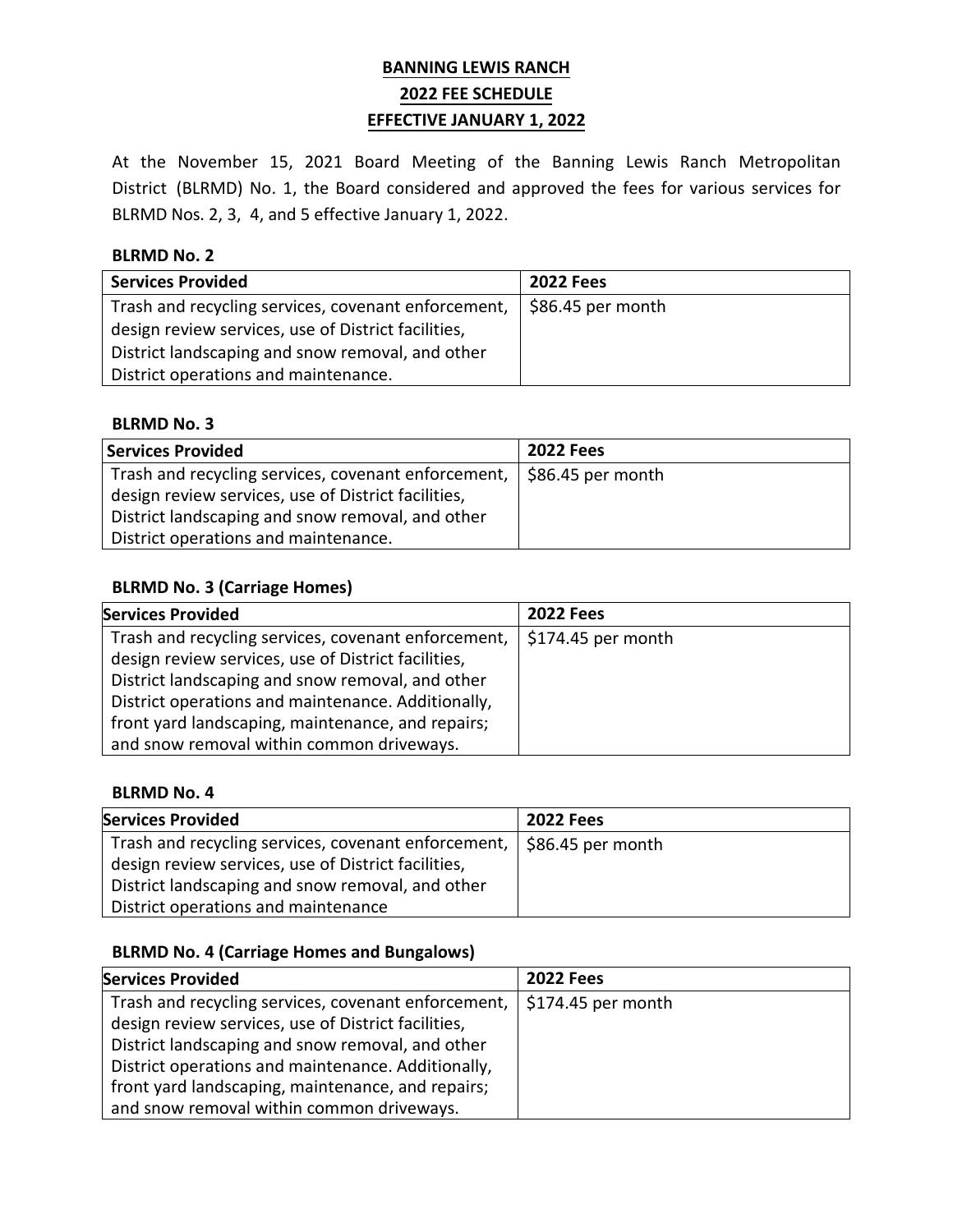# **BLRMD No. 4 (Duets)**

| <b>Services Provided</b>                                                                                                                                                                                                                                                                                                           | <b>2022 Fees</b>    |
|------------------------------------------------------------------------------------------------------------------------------------------------------------------------------------------------------------------------------------------------------------------------------------------------------------------------------------|---------------------|
| Trash and recycling services, covenant enforcement,<br>design review services, use of District facilities,<br>District landscaping and snow removal, and other<br>District operations and maintenance. Additionally,<br>front and back yard landscaping, maintenance, and<br>repairs; and snow removal within common<br>driveways. | $$179.90$ per month |

# **BLRMD No. 5 (Retreat)**

| <b>Services Provided</b>                                                                                                                                                                                                                                                                                                           | <b>2022 Fees</b>    |
|------------------------------------------------------------------------------------------------------------------------------------------------------------------------------------------------------------------------------------------------------------------------------------------------------------------------------------|---------------------|
| Trash and recycling services, covenant enforcement,<br>design review services, District landscaping and snow<br>removal, and other District operations and<br>maintenance. Additionally, access to Retreat<br>amenities; limited, restricted use of other District<br>facilities; and Retreat park and common area<br>maintenance. | $$288.00$ per month |

# **BLRMD No. 5 (Duets and Bungalows)**

| <b>Services Provided</b>                                                                                                                                                                                                                                                                                                                                                                                                         | <b>2022 Fees</b>    |
|----------------------------------------------------------------------------------------------------------------------------------------------------------------------------------------------------------------------------------------------------------------------------------------------------------------------------------------------------------------------------------------------------------------------------------|---------------------|
| Trash and recycling services, covenant enforcement,<br>design review services, District landscaping and snow<br>removal, and other District operations and<br>maintenance. Additionally, access to Retreat<br>amenities; limited, restricted use of other District<br>facilities; Retreat park and common area<br>maintenance; front yard landscaping, maintenance,<br>and repairs; and snow removal within common<br>driveways. | $$288.00$ per month |

In summary:

| <b>District (Product)</b>                     | <b>2022 Fees</b>   |
|-----------------------------------------------|--------------------|
| District No. 2                                | \$86.45 per month  |
| District No. 3                                | \$86.45 per month  |
| District No. 3 (Carriage Homes)               | \$174.45 per month |
| District No. 4                                | \$86.45 per month  |
| District No. 4 (Carriage Homes and Bungalows) | \$174.45 per month |
| District No. 4 (Duets)                        | \$179.90 per month |
| District No. 5 (Retreat)                      | \$288.00 per month |
| District No. 5 (Duets and Bungalows)          | \$288.00 per month |